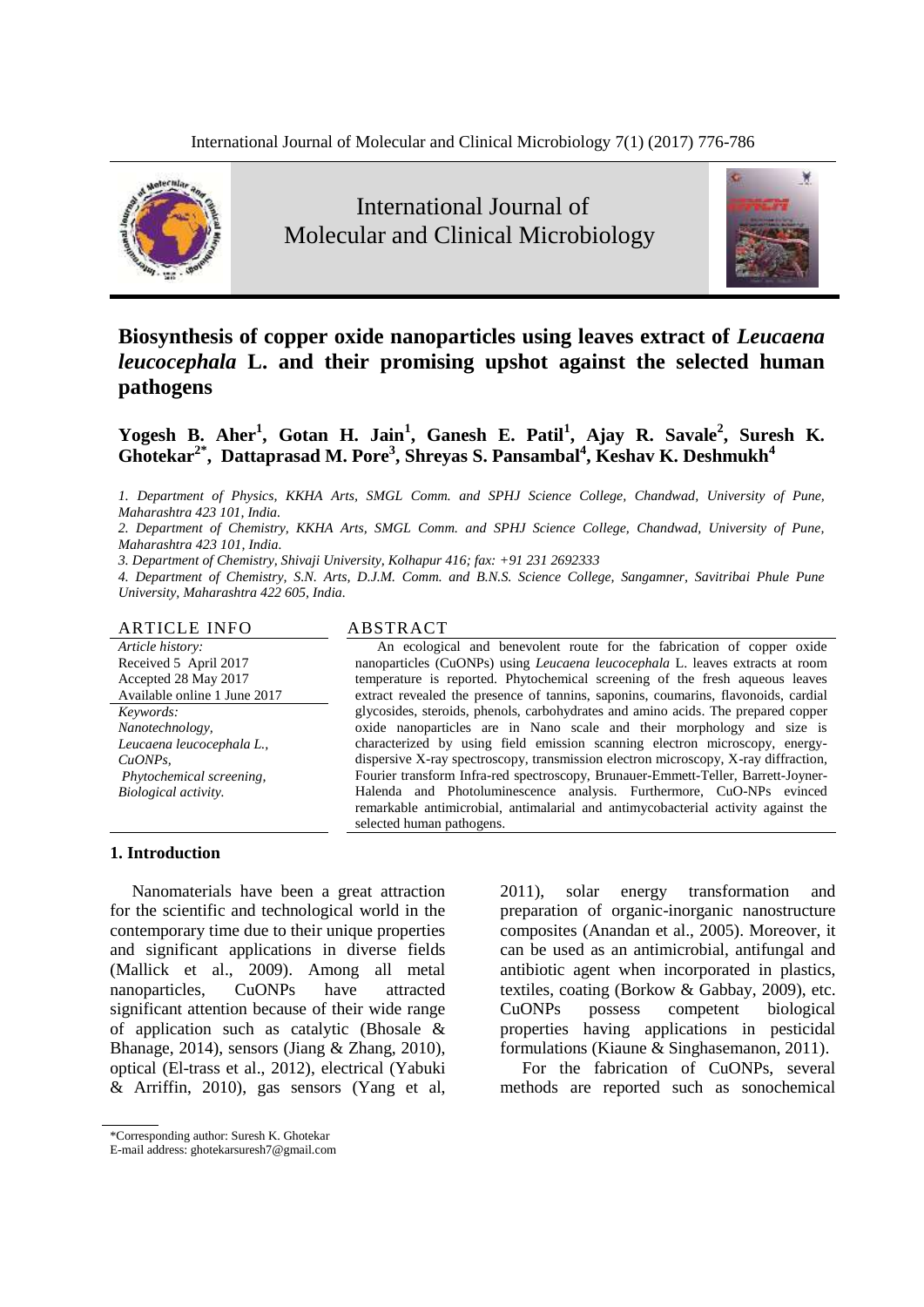(Kumar & Gedanken, 2002), microwave irradiations (Wang & Zhu, 2002), sol–gel technique (Eliseev et al., 2000), electrochemical methods (Borgohain & Mahamuni, 2000), pyrolysis (Fan et al., 2004), and thermal decomposition of precursor (Nisari, 2009). However, these methods are suffered with some disadvantages like the use of toxic chemicals, need of special instruments, long reaction time and requirement of external additives during the reaction. In this context, green synthesis protocol is economically affordable, environmentally benign, energy efficient and free from use of toxic chemicals (Sadeghi & Gholamhoseinpoor, 2015). Several methods for metal nanoparticles synthesis using the microorganisms (Bansal et al., 2012), fungi (Vigneshwaran, 2007), enzyme (Willner et al., 2006), plant extracts (Pande et al., 2015; Ghotekar, 2016; Sadeghi, 2015), etc. are reported, amongst which the method comprising use of plant extracts has received much attention. The plant extracts are safe to handle, easily available and have a broad variability of phytochemicals. The phytoconstituents such as tannins, carbohydrates, flavonoids, saponins, coumarins, proteins, amino acids, and terpenoids present in the plant extracts play an important role in the synthesis of nanoparticles (Amooaghaie et al., 2015). In literature, biofabrication of CuONPs using *Gloriosa superba* (Ghosh & Jha, 2002), *Tinospora cordifolia* (Udayabhanu et al., 2015), *Calotropis gigantean* (Sharma et al., 2015), *Aloe barbadensis* (Gunalan & Sivaraj, 2012), *Carica papaya* (Sankar & Ravikumar, 2014) and *Ziziphus mouritiana* (Ghotekar, 2016) has been already reported.

*Leucaena leucocephala* L. is a thornless long-lived shrub (miracle tree) which may grow up to heights of 5-20 m. The leaves of this plant are internationally marketed as animal feed. Moreover, brown and black dyes are extracted from the leaves and bark of *Leucaena leucocephala* L. The plant can provide timber, green manure, firewood, resin, reclamation, erosion control and shade. Other uses include the young leaves and seeds as vegetables for human consumption. However, only small amounts can be eaten in this way because of the presence of toxic amino acid mimosine in seed and young growth. In the present stage, *Leucaena leucocephala* L. has spread to most

nations of the tropical world where it is utilized as a shade plant for plantation crops. Herein, we report the economically affordable and green synthesis of CuO-NPs using plant extracts of *Leucaena leucocephala* L. and their antibacterial, antimalarial and antimycobacterial activity screening. The results would help to effectively utilize as synthesized CuONPs in future biomedical concerns.

## **2. Materials and Methods**

## *2.1. Materials*

Copper acetate monohydrate  $[Cu(CH_3COO)_2.H_2O, 98\%$ , LR grade, Sigma-<br>Aldrich), sodium bicarbonate (NaHCO<sub>3</sub>, sodium bicarbonate (NaHCO<sub>3</sub>, Analytical grade, 99.7%, Sigma-Aldrich) and dimethyl sulfoxide (DMSO, ACS reagent, 99.9%, Sigma-Aldrich) were used. All chemicals were used as such without any further purification. All the solutions were prepared using deionized water during the synthesis. The fresh leaves of *Leucaena leucocephala* L. were sourced from Chandwad college campus, Nashik, Maharashtra, India. The collected leaves were washed with deionized water, snicked into small pieces. All glassware's are washed with distilled water and acetone and dried in oven before use.

## *2.2. Biogenic synthesis of CuONPs*

10g small dried pieces of *Leucaena leucocephala* L. leaves were transferred into 250 mL beaker containing 100 mL deionized water. The mixture was refluxed at  $100^{\circ}$ C for 20 minutes and cooled at room temperature followed by filtered through ordinary filter paper. Then, resultant filtrate was again filtered through Whatmann No. 1. The filtered extract was stored in refrigerator at  $4^{\circ}$ C and used for synthesis of CuONPs. The aqueous solution of 0.01 M copper acetate monohydrate was prepared in deionized water. *Leucaena leucocephala* L. leaf extract was mixed to 0.01 M aqueous copper acetate solution in 1:8 ratios in a 250 ml beaker with constant stirring on magnetic stirrer at 500 rpm/25 min. After time of period the color of solution turns to dark yellow. The mixture was kept in a muffle furnace at 400ºC (Naika et al., 2014) and subjected for combustion. The reaction was completed within 5 min. A fine black colored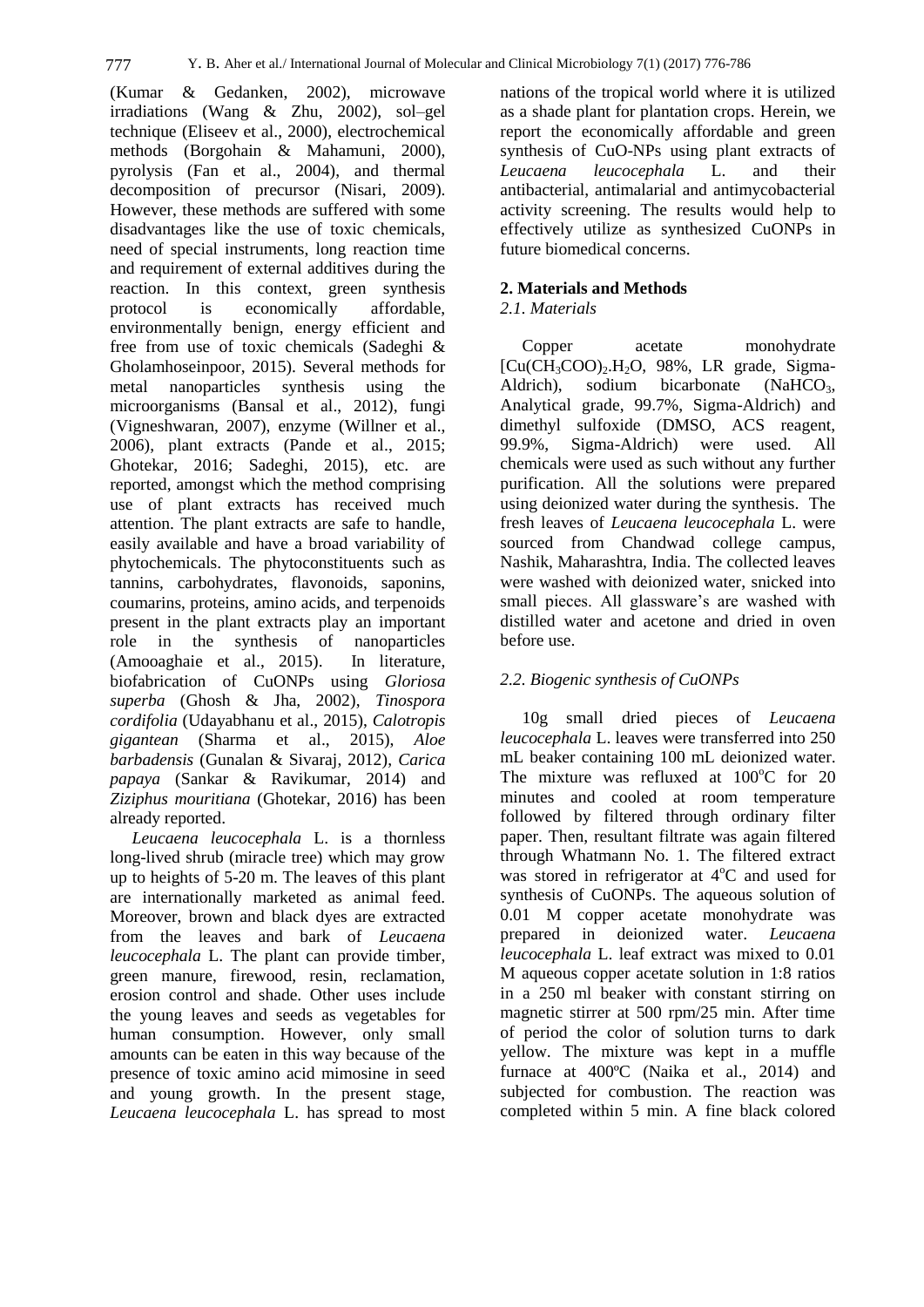material was obtained and this was carefully collected and packed for characterization purposes (Naika et al, 2014).

#### *2.3. Characterization techniques*

The morphology and composition of the synthesized CuONPs were examined by field emission scanning electron microscopy (FESEM, FEI, Nova Nano SEM 450), FESEM coupled energy-dispersive X-ray spectroscopy (EDX, Bruker, XFlash 6I30). Find the exact morphological structures and size of the CuONPs using transmission electron microscopic (TEM) analysis is done by using a PHILIPS, CM200 with an accelerating voltage of 200 kV in order to. The crystallinity and crystal phases were characterized by X-ray diffraction (XRD, Brukar, D8-Advanced Diffractometer) pattern measured with Cu- Kα Radiation ( $\lambda$ = 1.5406 Å) in the range of 5–80<sup>o</sup>. The Fourier transform Infrared (FTIR) spectrum was recorded by JASCO 4100 in the range of 4000–400 cm-1 . Photoluminescence studies were evaluated by using fluorescence spectrophotometer (JOBIN YVON FLUROLOG-3-11, Spectroflurimeter). The specific surface area and porosity were characterized by Brunauer-Emmett-Teller (BET) and Barrett-Joyner-Halenda (BJH) analysis method at 77.40 deg. K (NOVA-100 Ver. 3.70).

#### *2.4. Phytochemical Screening*

The fresh aqueous extract of *Leucaena leucocephala* L. leaves were investigated for the presence of phytochemicals *viz.* tannins, saponins, coumarins, flavonoids, cardial glycosides, steroids, phenols, carbohydrates and amino acids by standard biochemical method (Fransworth, 1996).

## *2.5. Antibacterial Activity of Synthesized CuONPs*

The antimicrobial activities of synthesized CuONPs were examined by using Disc diffusion method. This method was employed against human pathogens i.e. *Pseudomonas aeruginosa, Streptococcus pyogenes, Staphylococcus aureus* and *Escherichia coli* obtained from Institute of Microbial Technology, Chandigarh, India. The nutrient agar medium (g/l) plates were prepared,

well sterilized and solidified. After solidification, bacterial cultures spread over the plate, and then various concentration of CuONPs solution was poured into each plate. These plates were incubated in incubator at  $37^{\circ}$ C for 24 hrs and zone of inhibition against bacterial strains was measured.

### *2.6. In Vitro Antimalarial Screening of Synthesized CuONPs*

The in vitro antimalarial assay was carried out in 96 well microtitre plates according to the microassay protocol (Riekmann et al., 1978). The cultures of *Plasmodium falciparum* strain were maintained in medium RPMI-1640 supplemented with 25 mM HEPES, 0.23% NaHCO<sub>3</sub>, 1% D-glucose and 10% heat inactivated human serum. The asynchronous parasites of *Plasmodium falciparum* were synchronized after 5% D-sorbitol treatment to obtain only the ring stage parasitized cells. For carrying out the assay, an initial ring stage parasitaemia of 3% haematocrit in a total volume of 200 µl of medium RPMI-1640 was determined by Jaswant Singh Bhattacharya (JSB) staining (Singh, 1956) to assess the percent parasitaemia and uniformly maintained with 50% RBCs  $(O^{+ve})$ . The culture plates were incubated at 37ºC in a candle jar. After 36 hrs incubation, thin blood smears from each well were prepared and stained with JSB stain. The slides were microscopically observed to record maturation of the ring stage parasites into schizonts and trophozoites in the presence of various concentrations of the synthesized CuONPs. The synthesized CuONPs concentration which inhibited the complete maturation into schizonts was recorded as the minimum inhibitory concentration (MIC). Chloroquine and Quinine were used as the reference drugs.

### *2.7. In Vitro Antimycobacterial Screening of Synthesized CuONPs*

The antimycobacterial screening for synthesized CuONPs was obtained for *Mycobacterium tuberculosis*  $H_{37}RV$ , by using L. J. (Lowenstein and Jensen) MIC method (Anargyros, 1990; Patel & Khan, 2010). Stock solutions of primary 1000, 500, 250 and secondary 200, 100, 62.5, 50, 25, 12.5, 6.25, 3.25 μg/ml of CuONPs in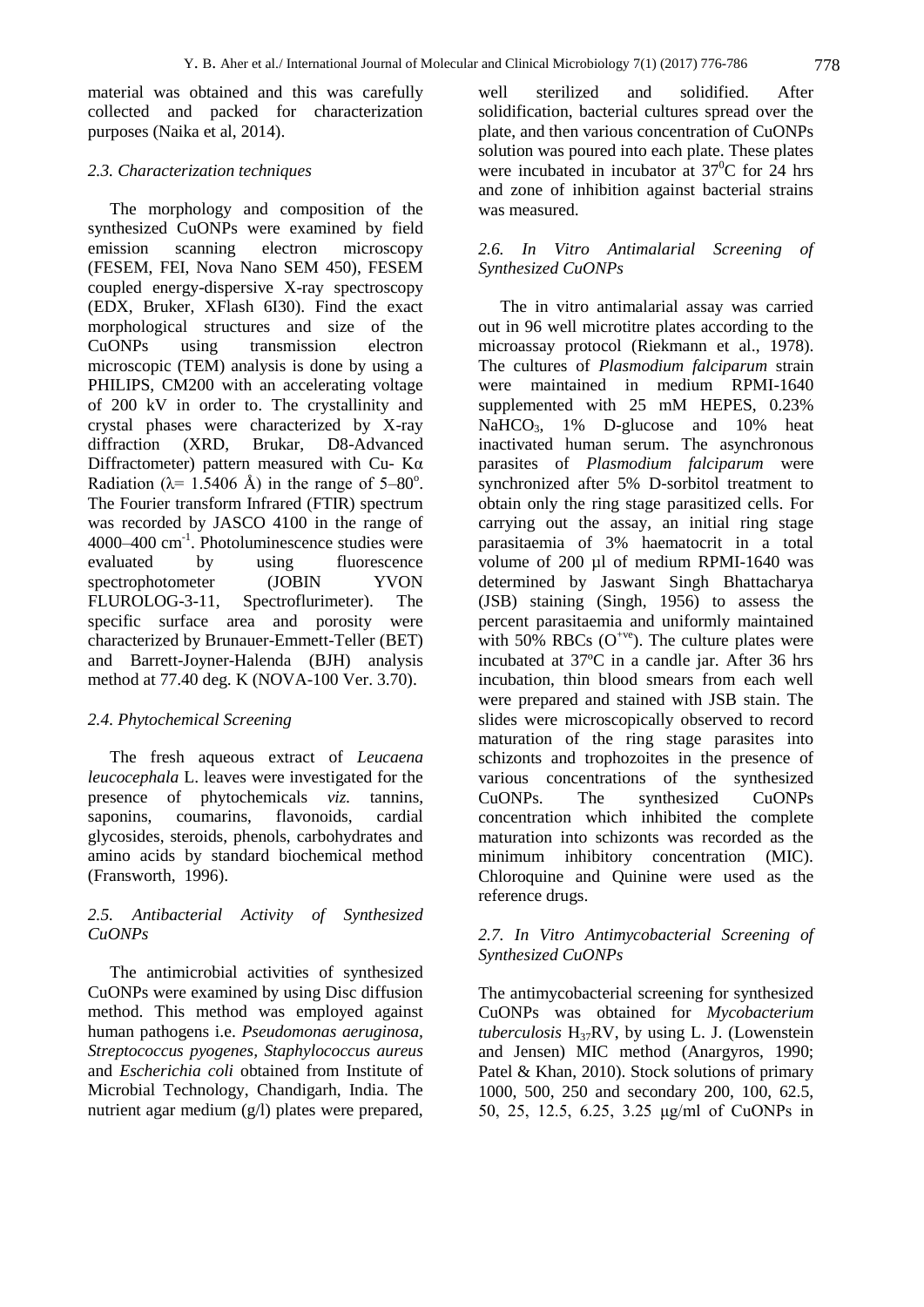DMSO were added in the liquid L. J. Medium and then media were sterilized. A culture of *Mycobacterium tuberculosis* H<sub>37</sub>RV growing on L. J. medium was harvested in 0.85% saline in bijou bottles. These tubes were then incubated at 37°C for 24 hrs followed by streaking of *Mycobacterium tuberculosis* H<sub>37</sub>RV. These tubes were then incubated at 37°C. Growth of bacilli was seen after 12 days, 22 days and finally 28 days of incubation respectively. Tubes having the CuONPs were compared with control tubes where medium alone was incubated with *M. tuberculosis* H<sub>37</sub>RV. The concentration at which no development of colonies occurred or < 20 colonies was taken as MIC concentration of test compound. The standard strain *M. tuberculosis* H<sub>37</sub>RV was tested with known drug isoniazid.

#### **3. Results and Discussion**

*3.1. Phytochemical screening studies*

Table 1 describes the qualitative pharmocognostic evaluation of aqueous leaf extract of *Leucaena leucocephala* L, highlighted the presence of tannins, saponins, coumarins, flavonoids, cardial glycosides, steroids, phenols, carbohydrates, amino acids, etc.

**Table 1.** Phytochemical Screening-Qualitative Analysis

| <b>Phytochemical</b> | <b>Test</b> | <b>Phytochemical</b> | <b>Test</b> |
|----------------------|-------------|----------------------|-------------|
| Tannin               |             | Saponins             |             |
| Coumarins            |             | Emodins              |             |
| Proteins             |             | Flavonoid            |             |
| Cardial Glycoside    | $^{+}$      | Anthraquinone        |             |
| Anthocyanosides      |             | Steroid              |             |
| Phenol               |             | Amino acids          |             |
| Carbohydrate         |             |                      |             |

#### *3.2. XRD analysis*

The CuONPs biosynthesized from *Leucaena leucocephala* L. leaf extract were confirmed by the characteristic peaks observed in the XRD patterns, as shown in figure 1. XRD analysis bared small distinct diffraction peaks at 32.5º, 35.4º, 38.7º, 48.7º, 53.5º, 58.2º, 61.5º and 66.2º, corresponding to (110), (002), (111), (202), (020), (202), (113) and (311) of face-centeredcubic structure of copper oxide nanoparticles with a monoclinic phase (JCPDS No. 45-0937). The XRD pattern exposed that synthesized

copper oxide nanoparticles are crystalline in nature (Ethiraj & Kang, 2012).

#### *3.3. Vibrational studies*

The figure 2 describes FTIR spectrum of CuONPs in the plant extract. The broad band seen at 3415 cm<sup>-1</sup> reveals the presence of an OH group, resulting from either alcoholic or phenolic stretching, while the peaks around 2918  $cm<sup>-1</sup>$  are attributed to an asymmetric stretching vibration of the C-H bond in alkanes. The peaks around 1611 cm<sup>-1</sup> may be attributed to C=C in aromatic compounds, and those at 1384  $cm^{-1}$ correspond to the O-H bend of polyphenol, confirms the presence of an aromatic group (Rao & Paria, 2013). The peak observed at 1080 cm<sup>-1</sup> corresponds to secondary –OH of the phenolic group. The FTIR results confirm the presence of the biomolecules in leaf extract of *Leucaena leucocephala* L. i.e. amino acids (Mimosine), phenols, flavonoids (Luteolin-7-o-glucoside) (Hassan and Tawfik, 2014**)** and enzymes are responsible for the capping and stabilization of CuONPs.

#### *3.4. FE-SEM microphotographs*

From the FESEM image as shown in figure 3(a&b) the synthesized CuONPs are uniform and define spherical morphology. Each CuONPs possesses the average particles size of 10-25 nm. It is noticed that green synthesis of CuONPs produces the small and uniform size of spherical particles.

#### *3.5. TEM images*

Figure 4 depicted the TEM images of synthesized CuONPs. The low magnification TEM image [figure 4(a)] reveals almost similar spherical morphology of CuONPs as seen in FESEM image. From TEM image, the average particle size is estimated to be 10-25 nm spherical particles, which is consistent with the FESEM results. From the TEM image of CuONPs as shown in figure 4(b), the particles are aggregated and interconnected to each other, resulting in the less visible lattice fringes. Therefore, the morphological characterizations confirm the spherical morphology of CuONPs biosynthesized employing the leaves of *Leucaena leucocephala* L. plant.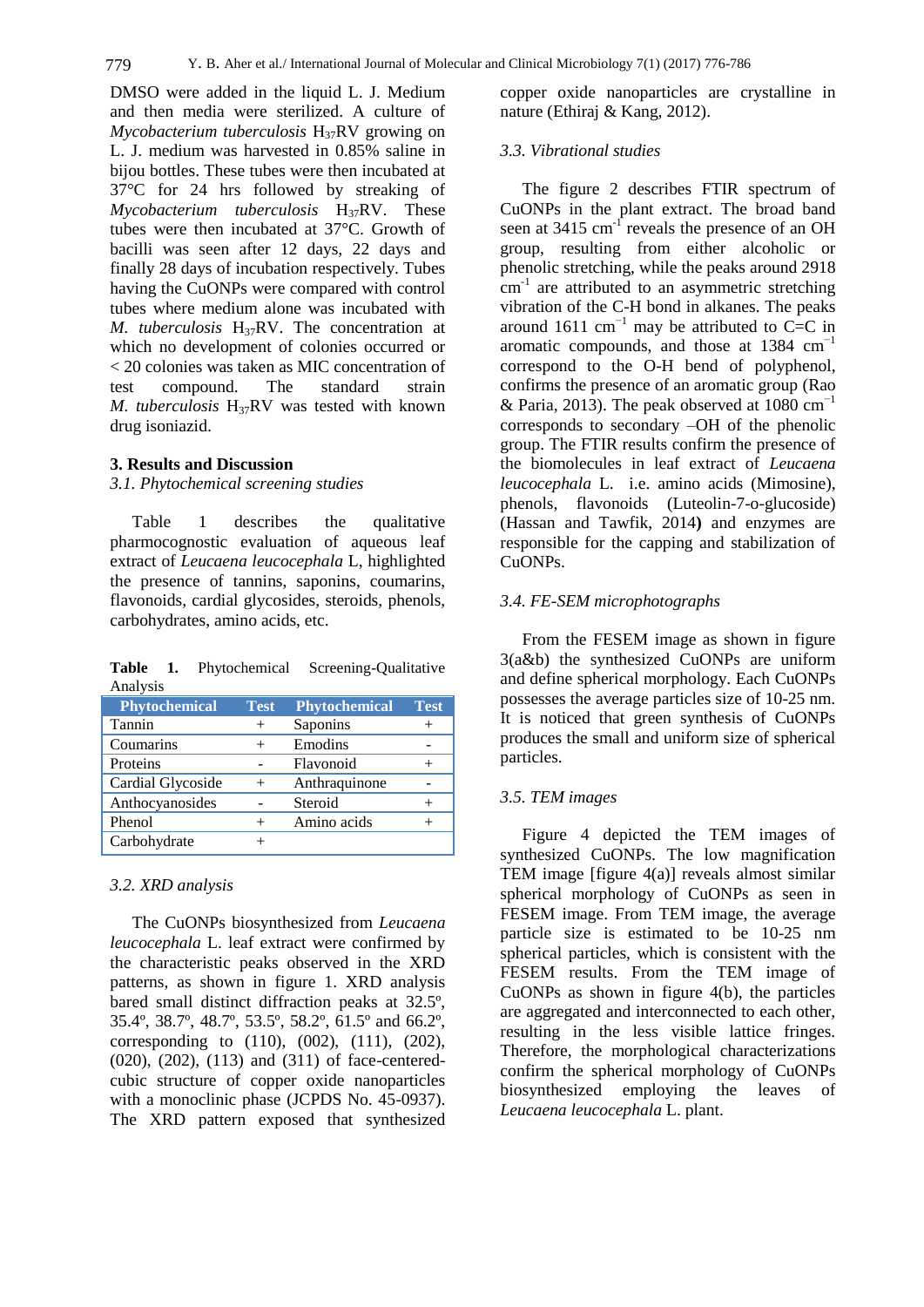#### *3.6. EDS studies*

The composition of synthesized CuONPs was analyzed by investigating the energydispersive X-ray spectroscopy (EDS), as shown in figure 5. EDS spectrum displays the peaks relevant to Cu (31.59%) and O (25.91%). Other peaks corresponding to C (38.61%) in the EDS is an artifact of the C-grid on which the sample was coated while peaks for Phosphorous (1.31%), Nitrogen (1.55%), Silicon (0.77%) and Sulphur (0.26%) correspond to the phenols, flavonoids, coumarins and enzymes capping over the synthesized CuONPs. The quantitative data confirms the formation of CuO instead of other copper oxide in the synthesized materials by green synthesis of *Leucaena leucocephala* L. plant.

#### *3.7. Specific surface area and porosity studies*

The eventful parameters such as particle size, shape and density are related to the specific surface area measurements  $(m^2 \text{·} g^{-1})$  figure 6 exhibit BET plots of CuONPs. The specific surface area of CuO nanopowder calculated using the multipoint BET-equation is 47.54  $m^2/g$ . Assuming that the particles have solid, spherical shape with smooth surface, and same size, the surface area can be related to the average equivalent particle size by the equation, Where,

 $D_{\text{BET}} = 6000/(\rho \cdot Sw)$  ……………… (in nm)

 $D_{\text{BET}}$  = The average diameter of a spherical particle

 $Sw =$  The specific surface area of the powder in  $m^2/g$ 

 $P =$ The theoretical density in g/cm<sup>3</sup>

The average crystallite size of the CuONPs calculated from BET data using above equation was 11.27 nm which is in good agreement with the result obtained by TEM. The results of TEM observations and BET methods further confirmed and verified the relevant results obtained by SEM analysis.

 Figure 7 represented the typical BJH desorption pore size distribution curves of CuO nanopowder. The pore size estimated from peak position was about 2.13 nm and pore volume was found 0.102 cc/g, indicated relatively narrow pore size distribution. From the curves, it can be concluded that most of the micropores with a size smaller than 21.32 nm. Moreover, such micropores have not been observed within particles by TEM (Figure 4). Therefore, these particles are actually grain clusters or small polycrystals.

#### *3.8. Photoluminescence study*

Biosynthesized CuONPs were tested for fluorescence studies and found to exhibit visible photoluminescence. The fluorescence spectra are shown in Figure 8 (a & b). The optimized CuONPs were found to emit four emissions at 302, 509 and 602 nm for an excitation at 250 nm. When CuONPs were excited at 300 nm, they showed excitation at 352 and 606 nm, the excitation of 300 nm is of high intensity in comparison to other one. The luminescence observed may be due to presence of phytoconstituents or antioxidants present in the plant extract. The AgNPs synthesized using *Azadirechta indica* leaf extract were also reported to exhibit fluorescence emission band at 561 and 600 nm (Ahmed & Ikram, 2015).

#### *3.9. Antimicrobial activity of CuONPs*

Literature reports reveal that CuONPs are highly toxic to most of the human pathogens (Sadeghi, 2015). In this context, we decided to investigate antimicrobial activity of biosynthesized CuONPs against various pathogens viz *Pseudomonas aeruginosa, Streptococcus pyogenus, Staphylococcus aureus*  and *Escherichia coli*. These bacterial and fungal strains namely *P. aeruginosa* MTCC 1688, *S. pyogenus* MTCC 442, *S. aureus* MTCC 96 and *E. coli* MTCC 443 were added on nutrient agar plate and spread over the plate with the help of glass spreader and the "well" was made with the help of borer. The various concentrations of synthesized CuONPs (25, 50, 100, 250, 500 µg/ ml.) were tested for antimicrobial activity against these pathogen with amplicilline as positive control. The plates were then kept at 4-  $5^{\circ}$ C for 1 hr, followed by incubated in incubator at 37°C for 24 hrs. After 24 hrs, exact zone of inhibition was measured with respect to positive controls (Table 2). Gratifyingly, it was observed that biosynthesized CuONPs exhibited moderate antibacterial activity against the selected strains.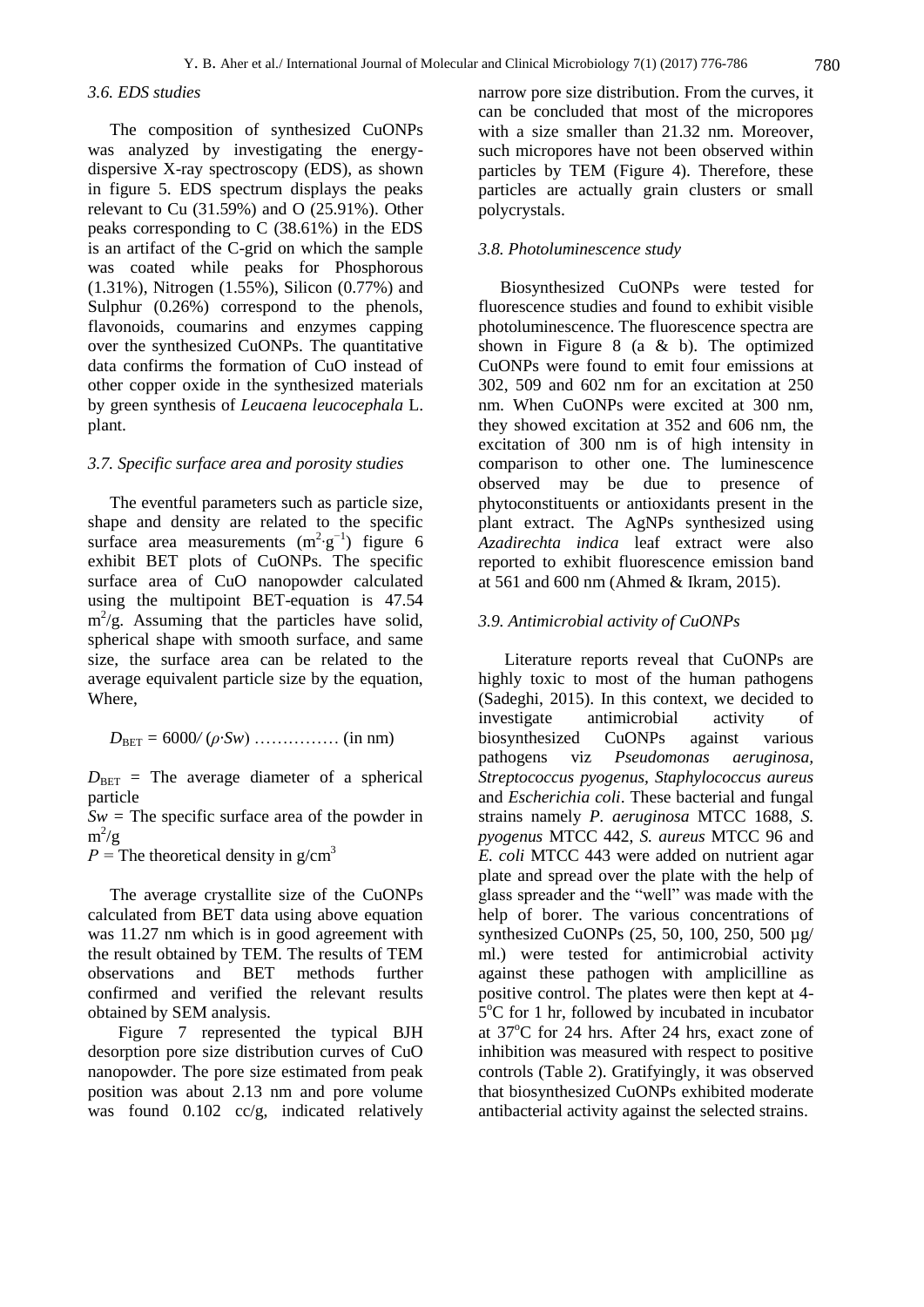#### *3.10. Antimalarial activity of CuONPs*

The synthesized CuONPs were screened for their significant in vitro antimalarial activity against *Plasmodium falciparum* by measuring the minimum inhibitory concentration  $(\mu g/mL)$ against standard Quinine and Chloroquine, as shown in Table 3.

#### *3.11. Antimycobacterial activity of CuONPs*

The antimycobacterial screening was<br>performed using Lowenstein-Jensen MIC Lowenstein-Jensen method (Table 4) and it is worthwhile to note that biosynthesized CuONPs was the only displaying inhibition of *Micobacterium*  $Micobacterium$ *tuberculosis* H37RV completely (99%) at the MIC of 250 μg/ml.

| <b>Test</b><br><b>pathogens</b> | Inhibition zone (mm) of Control<br>CuONPs (µg/ml) |    |     |     |     |    |
|---------------------------------|---------------------------------------------------|----|-----|-----|-----|----|
|                                 | 25                                                | 50 | 100 | 250 | 500 |    |
| E. coli                         | 09                                                | 12 | 13  | 14  | 16  | 19 |
| P.aeruginosa                    | 08                                                | 10 | 11  | 12  | 14  | 18 |
| S. pyogenus                     | 10                                                | 12 | 14  | 16  | 19  | 14 |
| S. aureus                       |                                                   | 12 | 15  | 19  | 21  | 16 |

**Table 2.** Zone of inhibition (mm) of biosynthesized CuONPs against bacterial pathogens

**Table 3.** Minimum inhibition concentration (MIC) of biosynthesized CuONPs against *Plasmodium falciparum*

| <b>Sr. No</b> | <b>Compound Name</b>   | Mean $IC_{50}$ values |
|---------------|------------------------|-----------------------|
|               | CuONPs                 | $0.90 \mu g$ ml       |
| 2)            | Chloroquine (Standard) | $0.020 \mu g$ ml      |
| 3)            | Quinine (Standard)     | $0.268 \mu g/ml$      |

**Table 4.** Minimum inhibition concentration (MIC) of biosynthesized CuONPs against *Micobacterium tuberculosis*

| <b>Sr. No</b> | Compound Name         | $MIC$ ( $\mu$ g/ ml) |
|---------------|-----------------------|----------------------|
|               | CuONPs                | $250 \mu g$ ml       |
| 2)            | Isoniazide (Standard) | $0.20 \mu g$ ml      |



**Figure 1.** X-ray diffraction pattern of biosynthesized CuONPs.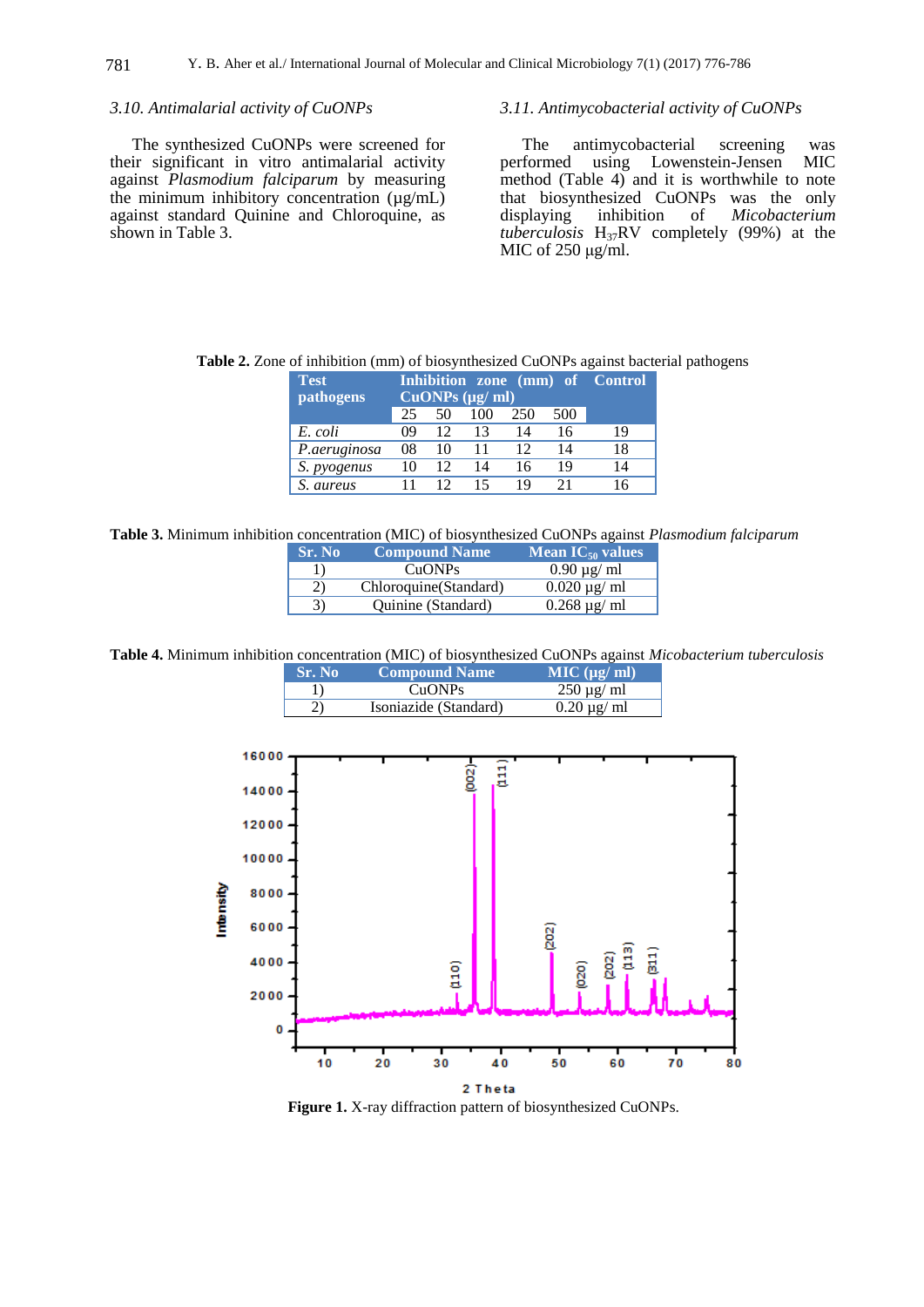

**Figure 2**. FT-IR spectrum of CuONPs in plant extract.



**Figure 3.** FE-SEM microphotographs of CuONPs deposited on a carbon strip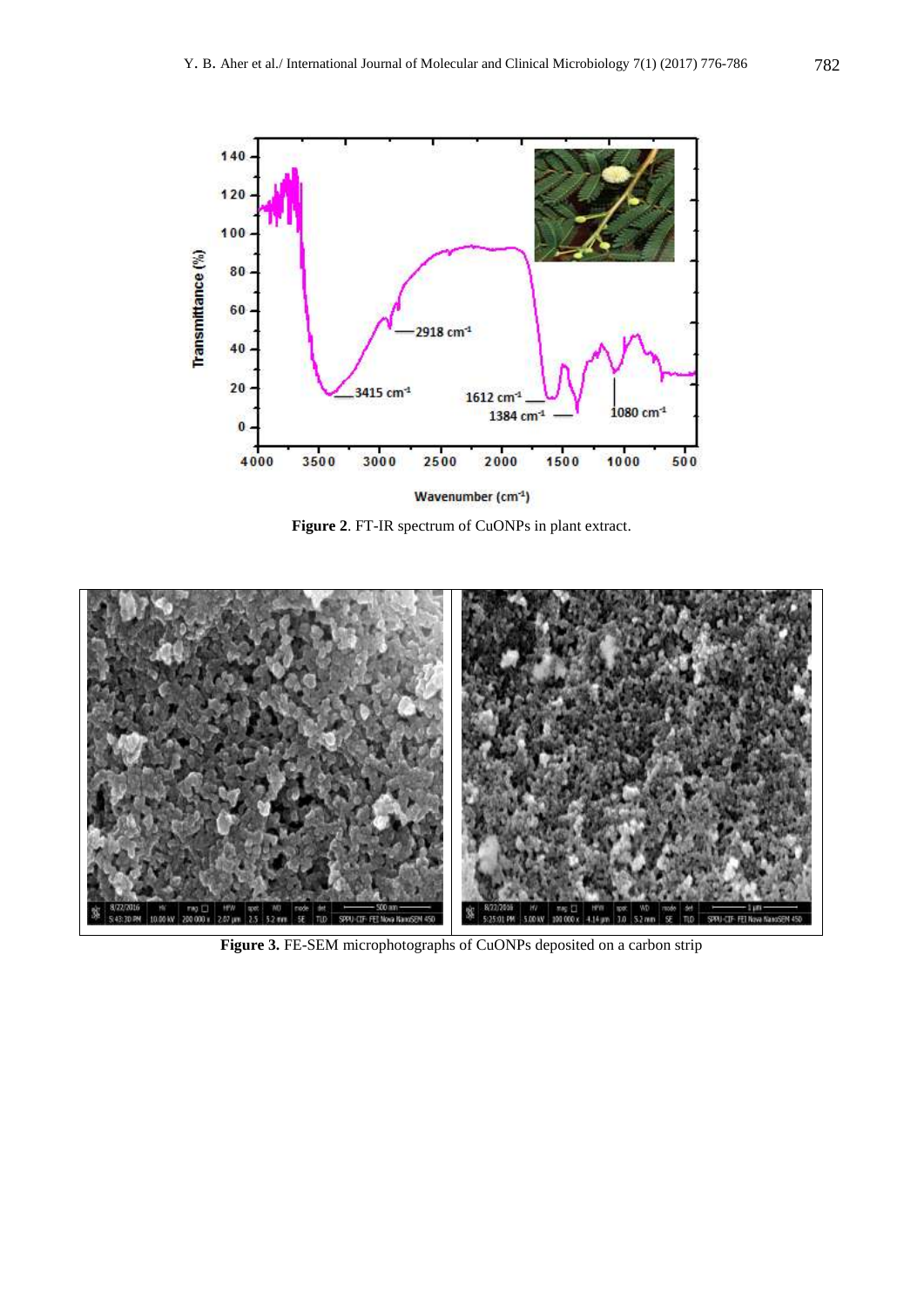

Figure 4. TEM images indicating the presence of spherical CuONPs recorded at various magnifications (a-50 nm and b-20 nm).



**Figure 5.** EDS spectrum of synthesized CuONPs.



**Figure 6.** BET plots of biosynthesized CuONPs.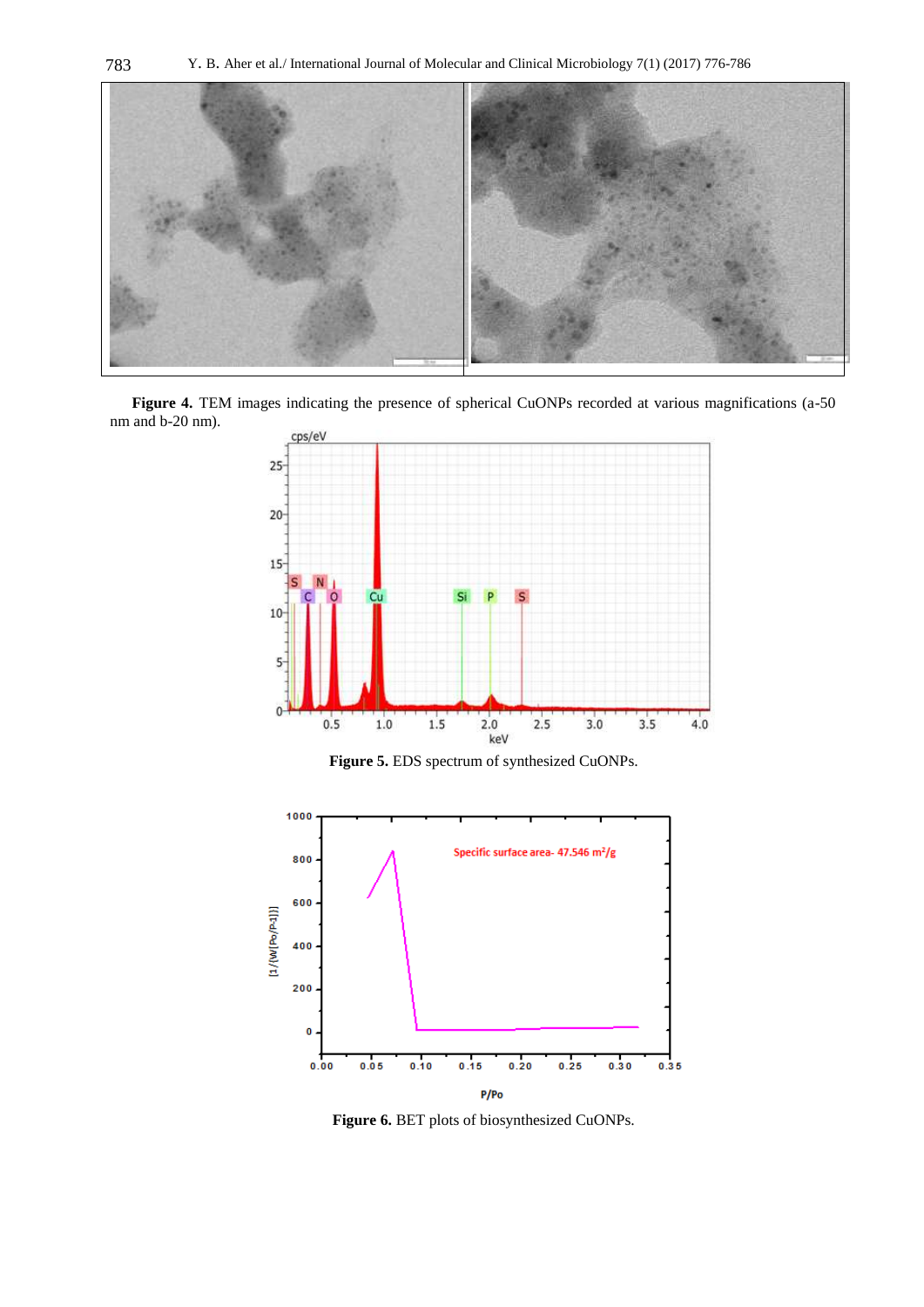

**Figure 7.** BJH pore size distribution curves plots of biosynthesized CuONPs.



**Figure 8.** Fluorescence spectra of biogenically synthesized CuONPs at different excitation wavelengths, (a) 250nm and (b) 300 nm.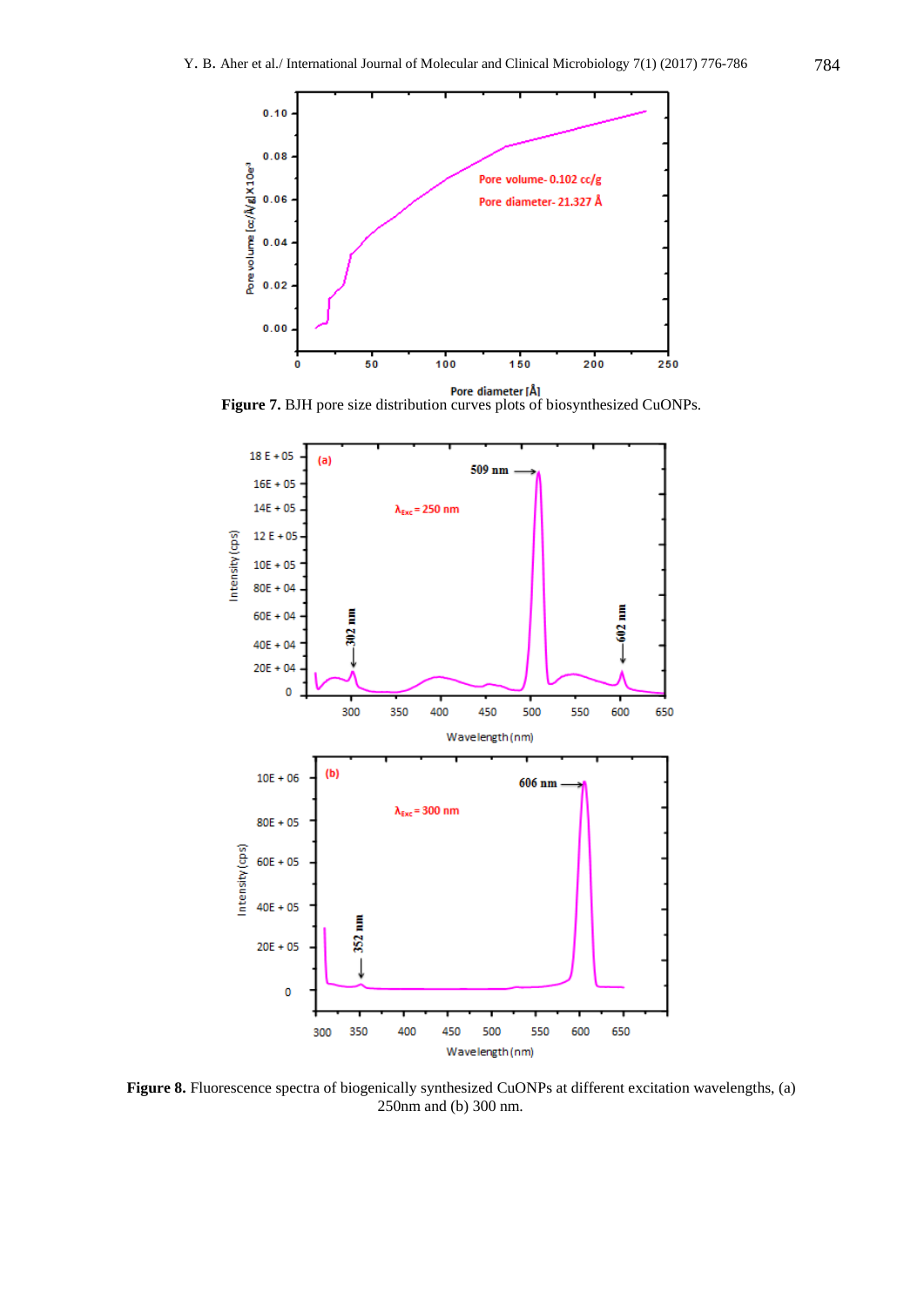#### **4. Conclusions**

We have demonstrated an environmentally benign, economically affordable and facile biogenic synthesis of stable and spherical CuONPs using aqueous extract of *Leucaena leucocephala* L. The formation of CuONPs was characterized by FESEM, EDS, BET, BJH, TEM, XRD, FTIR and Photoluminescence. The biosynthesized CuONPs were found good antibacterial, antimalarial and antimycobacterial agents and thus can be used as potential candidates for various biomedical applications and will play vital role in medical devices in near future. The plant extract is ascribed to the relative levels of steroids, phenols, carbohydrates, flavonoids and amino acids which act as reducing as well as capping agents CuONPs. Furthermore study successfully demonstrates an easy way of employing underutilized plants for the production of multifunctional CuONPs.

#### **Acknowledgements**

We are thankful to CIF Savitribai Phule Pune University, SAIF IIT Powai, SAIF IIT Madras and Microcare Laboratory Gujrat for providing the technical, instrumental and biological activities supports. We are also thankful to S R Nagare for his help during experimental work.

#### **Disclosure**

The authors declare no conflicts of interest in this work.

#### **Refereces**

- Ahmed, S., Saifullah, Ahmed, M., et al. (2015) Green synthesis of silver nanoparticles using Azadirachta indica aqueous leaf extract. J. of Rad. Res. and Appl. Sci. 9: 1-7.
- Amooaghaie, R., Saeri, M.R., Azizi, A. (2015) Synthesis, characterization and biocompatibility of silver nanoparticles synthesized from *Nigella sativa* leaf extract in comparison with chemical silver nanoparticles. Ecotoxicol. Environ. Saf. 120: 400-08.
- Anandan, S., Wen, X., Yang, S. 2005. Room temperature growth of CuO nanorod arrays on copper their application as a cathode in dye

sensitized solar cells. Mater. Chem. Phys. 93: 35-40.

- Anargyros, P., Astill, D.S., Lim, I.S. 1990. Comparison of improved BACTEC and Lowenstein-Jensen media for culture of mycobacteria from clinical specimens. J. of Clin. Microbio. 28: 1288-91.
- Bansal, V., Bharde, A., Ramanathan, R., Bhargava, S.K. 2012. Inorganic materials using "unusual" microorganisms. Adv. Colloid Interface Sci. 179: 150–68.
- Bhosale, M.A., Bhanage, B.M. 2014. A facile onestep approach for the synthesis of uniform spherical Cu/Cu2O nano- and microparticles with high catalytic activity in the Buchwald– Hartwig amination reaction. RSC adv. 15122-30.
- Borgohain, K., Singh, J.B., Rama Rao, M.V., et al. 2000. Quantum size effects in CuO nanoparticles. Phys. Rev. 61: 11093-96.
- Borkow, G., Gabbay, J. 2009. Copper, an ancient remedy returning to fight microbial, fungal and viral infections. Curr. Chem. Bio. 3: 272–78.
- Eliseev, A.A., Lukashin, A.V., Vertegel, A.A., et al. 2000. Complexes of Cu (II) with polyvinyl alcohol as precursor for the preparation of CuO/SiO2 nanocomposites. Mater. Res. Innov. 3: 308-12.
- El-trass, A., ElShamy, H., El-Mehasseb, I., El-Kemary, M. 2012. CuO nanoparticles: synthesis, characterization, optical properties and interaction with amino acids. Appl Surf Sci. 258: 2997-3001.
- Ethiraj, A.S., Kang, D.J. 2012. [Synthesis and](http://nanoscalereslett.springeropen.com/articles/10.1186/1556-276X-7-70)  [characterization of CuO nanowires by a simple](http://nanoscalereslett.springeropen.com/articles/10.1186/1556-276X-7-70)  [wet chemical method.](http://nanoscalereslett.springeropen.com/articles/10.1186/1556-276X-7-70) Nanoscale Res. Lett. 7: 70-75.
- Fan, H., Yang, L., Hua, W., et al. 2004. Controlled synthesis of monodispersed CuO nanocrystals. Nano-technology. 15: 37–42.
- Fransworth, N.R. 1996. Biological and phytochemical screening of plants. J. Pharma. Sci. 55: 225-27.
- Ghosh, B., Mukherjee, S., Jha, T.B., Jha, S. 2002. Enhanced colchicine production in root cultures of Gloriosa superba by direct and indirect precursors of the biosynthetic pathway. Biotechnol. Lett. 24: 231-34.
- Ghotekar, S.K., Ghotekar, P.R. 2016. Biogenic synthesis of silver nanoparticles using Celosia argentea L. aqueous extract and their characterization. RTCES. 50-55.
- Ghotekar, S.K., Savle, A.R., Pardeshi, O.M., Pagar, B.R. 2016. Robust biogenic synthesis of copper oxide nanoparticles using leaves extract of Ziziphus mauritiana L. and their biological activity. NINM. 71-75.